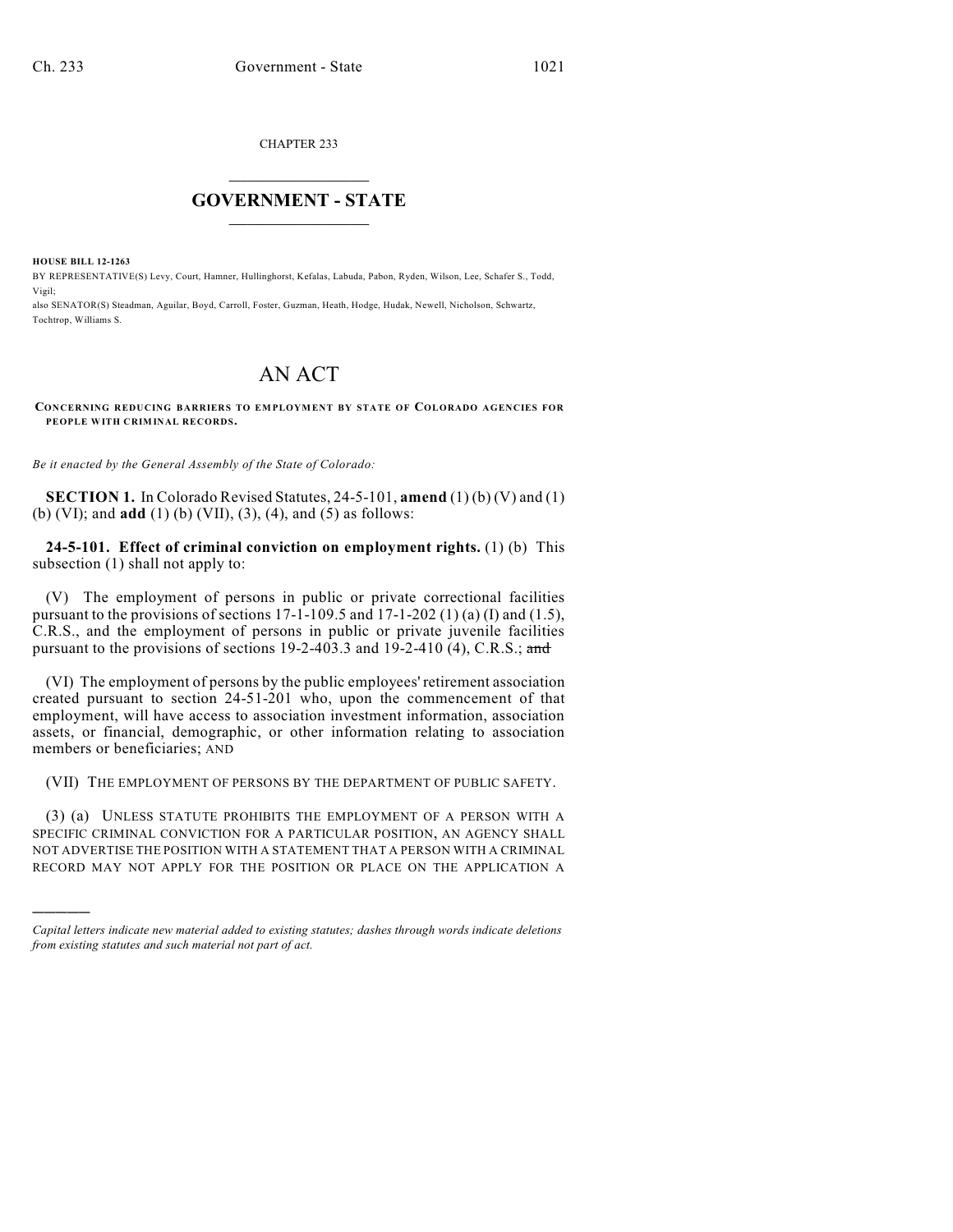STATEMENT THAT A PERSON WITH A CRIMINAL RECORD MAY NOT APPLY FOR THE POSITION.

(b) THE AGENCY SHALL NOT PERFORM A BACKGROUND CHECK UNTIL THE AGENCY DETERMINES THAT AN APPLICANT IS A FINALIST OR MAKES A CONDITIONAL OFFER OF EMPLOYMENT TO THE APPLICANT.

(c) IF, AFTER DETERMINING THAT AN APPLICANT IS A FINALIST OR AFTER MAKING A CONDITIONAL OFFER OF EMPLOYMENT TO AN APPLICANT, THE AGENCY DETERMINES THAT THE APPLICANT HAS BEEN ARRESTED OR CHARGED BUT NOT CONVICTED OF A CRIMINAL OFFENSE AND THE CRIMINAL CASE IS NOT ACTIVELY PENDING, THE AGENCY SHALL NOT USE THAT INFORMATION AS A BASIS FOR NOT MAKING AN OFFER OF EMPLOYMENT OR FOR WITHDRAWING THE CONDITIONAL OFFER OF EMPLOYMENT.

(d) IF, AFTER DETERMINING THAT AN APPLICANT IS A FINALIST OR AFTER MAKING A CONDITIONAL OFFER OF EMPLOYMENT TO AN APPLICANT, THE AGENCY DETERMINES THAT THE APPLICANT HAS HAD A CRIMINAL CONVICTION EXPUNGED OR SEALED FROM HIS OR HER RECORD, RECEIVED A PARDON, OR THAT CHARGES WERE DISMISSED PURSUANT TO SUCCESSFULLY COMPLETING A DEFERRED JUDGMENT OR SENTENCE, THE AGENCY SHALL NOT USE THAT INFORMATION AS A BASIS FOR NOT MAKING AN OFFER OF EMPLOYMENT OR FOR WITHDRAWING THE CONDITIONAL OFFER OF EMPLOYMENT UNLESS, AFTER REVIEWING THE FACTORS IN SUBSECTION (4) OF THIS SECTION, THE AGENCY DETERMINES THAT THE APPLICANT SHOULD BE DISQUALIFIED FOR THE POSITION.

(e) NOTHING IN THIS SECTION PREVENTS AN AGENCY FROM CONSIDERING CRIMINAL HISTORY INFORMATION THAT THE APPLICANT VOLUNTARILY PROVIDES.

(4) IF, AFTER DETERMINING THAT AN APPLICANT IS A FINALIST OR MAKING A CONDITIONAL OFFER OF EMPLOYMENT TO AN APPLICANT, THE AGENCY DETERMINES THAT THE APPLICANT HAS BEEN CONVICTED OF A CRIME, THE AGENCY SHALL CONSIDER THE FOLLOWINGFACTORS WHEN DETERMINING WHETHER THECONVICTION DISQUALIFIES THE APPLICANT FOR THE POSITION:

(a) THE NATURE OF THE CONVICTION;

(b) WHETHER THERE IS A DIRECT RELATIONSHIP BETWEEN THE CONVICTION AND THE POSITION'S DUTIES AND RESPONSIBILITIES AND THE BEARING, IF ANY, THE CONVICTION MAY HAVE ON THE APPLICANT'S FITNESS OR ABILITY TO PERFORM ONE OR MORE SUCH DUTIES AND RESPONSIBILITIES, INCLUDING WHETHER THE CONVICTION WAS FOR UNLAWFUL SEXUAL BEHAVIOR AS LISTED IN SECTION 16-22-102 (9), C.R.S., AND WHETHER THE DUTIES OF EMPLOYMENT WOULD PLACE A CO-WORKER OR THE PUBLIC IN A VULNERABLE POSITION;

(c) ANY INFORMATION PRODUCED BY THE APPLICANT OR PRODUCED ON HIS OR HER BEHALF REGARDING HIS OR HER REHABILITATION AND GOOD CONDUCT; AND

(d) THE TIME THAT HAS ELAPSED SINCE THE CONVICTION.

(5) NOTWITHSTANDING ANY OTHER PROVISION OF LAW TO THE CONTRARY, THE